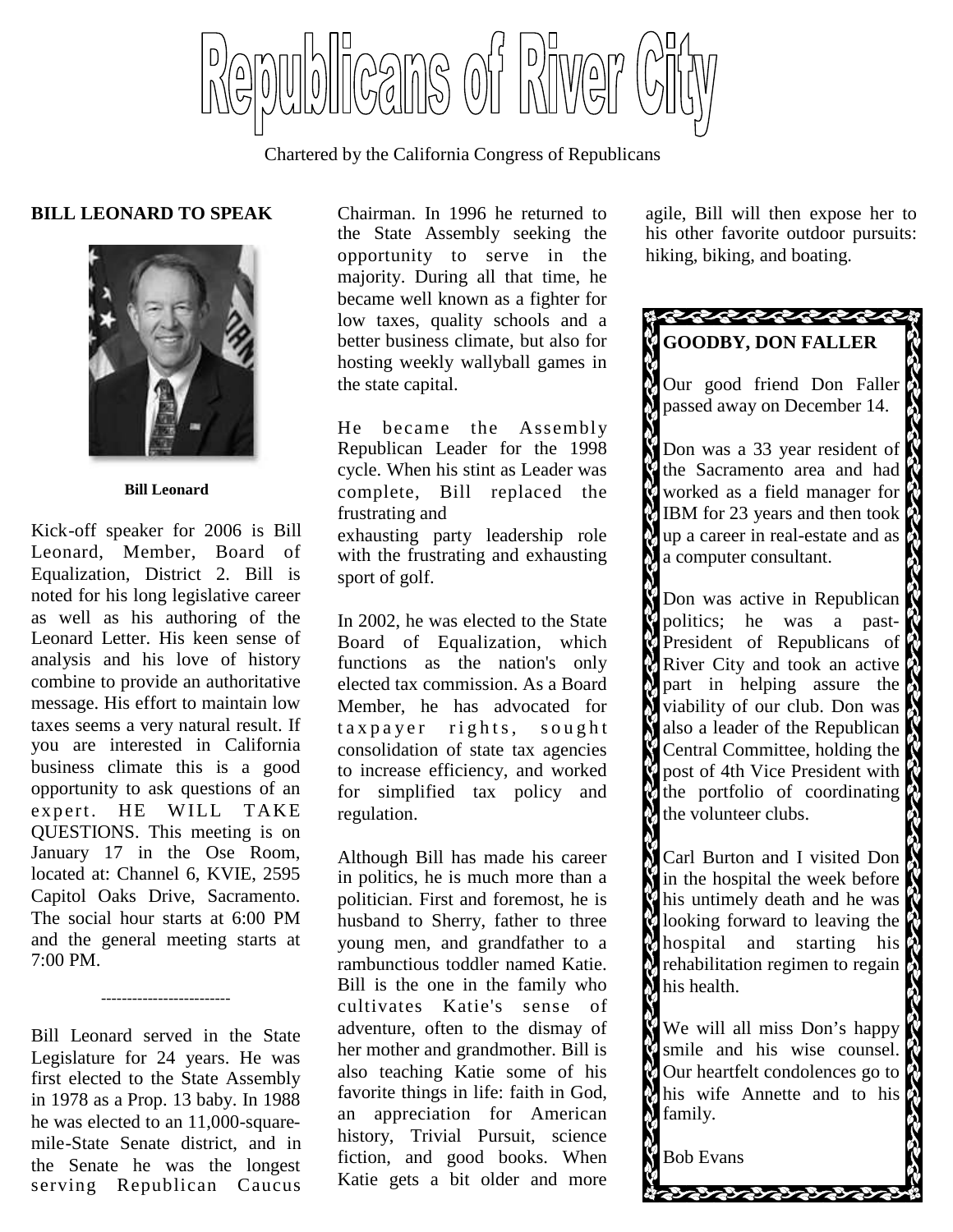**Page 2**



Honorable Dave Cox

#### **Capitol Fellowships Available**

Applications are being accepted for the 2006-2007 Capitol Fellows program, which offers interested students the experience of working within the Legislative, Executive, or Judicial branches of state government.

The program provides college graduates an opportunity to become full-time staff members at the state Capitol in Sacramento for 11 months beginning in October 2006. They may apply to any one of four programs: the Assembly Fellowship Program, the Executive Fellowship Program, the Judicial Administration Fellowship Program, or the Senate Fellows Program. Fellows are assigned to the personal or committee staff within their respective programs, and also participate in academic seminars with legislators, journalists, lobbyists and state government officials. The fellowship program is operated by the Center for California Studies at California State University, Sacramento (CSUS).

Anyone who will be at last 20 years of age and a graduate of a four-year college or university by September

1, 2006, is eligible to apply. There is no preferred major. Individuals with advanced degrees and those in mid-career are also encouraged to apply. Fellows are paid a stipend of \$1,972 per month plus health, vision, and dental benefits. They earn 12 units of graduate credit from CSUS for the academic portion of the program.

Fellows experience the broad range of activities conducted in busy Senate offices. Responsibilities include researching public policy issues, helping develop legislative proposals, analyzing and staffing legislation, assisting with constituent inquiries and casework, participating in meetings as the Senator's representative, writing press releases and speeches, and performing other delegated tasks. A five-week orientation at the beginning of the program provides background on state government, the legislative process, and major policy issues.

Applications may be requested from our office at (916) 651-4001, or by calling the Center for California Studies at (916) 278- 6906. Applications and brochures are also available online: Assembly Fellowship Program: www.csus.edu/calst/assembly Executive Fellowship Program: www.csus.edu/calst/executive Judicial Administration Program: w w w . c s u s . e d u / c a l s t Senate Fellows Program: www.csus.edu/calst/senate

The deadline to submit applications is February 22, 2006. Fellows will be selected in May after an initial screening of applications and a subsequent panel interview of finalists.

We are pleased to be hosting a Senate Fellow in our office this year. Rebekkah Anderson graduated with a degree in

Government from Sacramento State University in May 2005. She previously worked for the Assembly Republican Caucus Office of Policy, and interned in the office of Assemblywoman Sharon Runner (R-Lancaster) through the Sacramento Semester Internship Program.

#### **INTERESTING FACTS**

Turn the clock back to the year 1905, just 100 years ago:

Here are some of the U.S. statistics:

The average life expectancy in the U.S. was 47 years.

Only 14 percent of the homes in the U.S. had a bathtub.

Only 8 percent of the homes had a telephone. A three-minute call from Denver to New York City cost eleven dollars.

There were only 8,000 cars in the U.S., and only 144 miles of paved roads. The maximum speed limit in most cities was 10 mph.

Alabama, Mississippi, Iowa, and Tennessee were each more heavily populated than California.

With a mere 1.4 million people, California was only the 21st most populous state in the Union.

The average wage in the U.S. was 22 cents per hour and the average U.S. worker made between \$200 and \$400 per year. A competent accountant could expect to earn \$2,000 per year, a dentist \$2,500 per year, a veterinarian between \$1,500 and \$4,000 per year, and a mechanical engineer about \$5,000.

There were 230 reported murders in the entire U.S.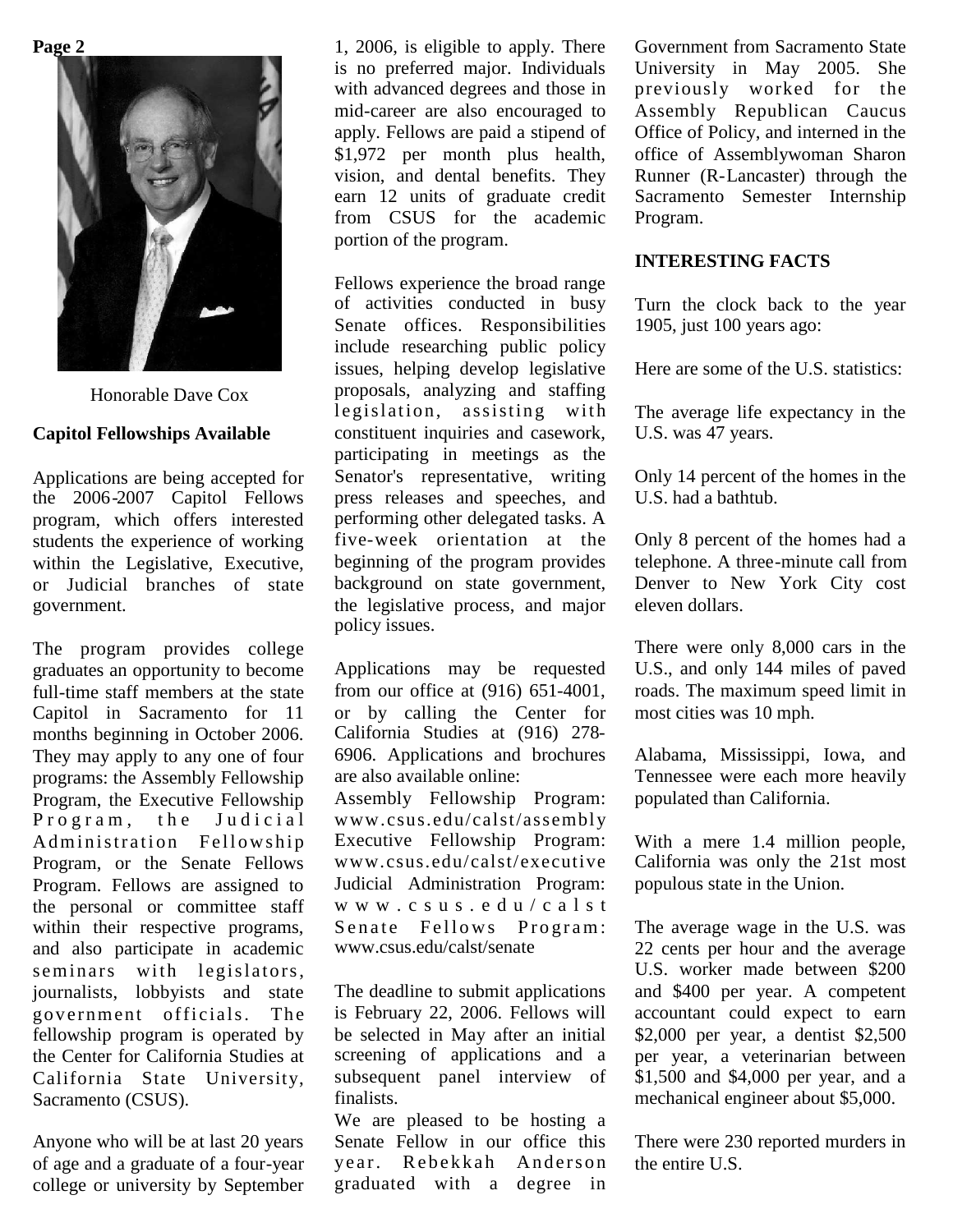**Page 3**



The Honorable Roger Niello

### **State Should Be Careful with Bonds**

By Assemblyman Roger Niello

As one who has a strong interest in seeing our state's infrastructure rebuilt, I am heartened by the recent talk coming from the Governor's office and the legislative leadership about developing a plan to address our state's crumbling infrastructure. After all, it's been roughly 50 years since the state, under the direction of Governor Pat Brown, made a solid commitment to infrastructure spending. No one disputes the neglect that our roads, levies, energy transmission systems, and schools facilities have met over this same period. In terms of deferred maintenance alone, the need is immense, but when you factor in new infrastructure needs to handle the immense population growth that our state will continue to see over the next 20-30 years, the number easily surpasses \$100 billion that will be needed to address these needs.

While the numbers are larger and the need is even greater than 50 years ago, one thing that is troubling to me is that to some, it seems that it's a foregone conclusion that the only way to finance our infrastructure needs are with new general obligation bonds. It seems that it's not a matter of if there will be a bond measure put to the voters, but simply, how big the

proposed bond will be. \$10 billion. \$30 billion. \$50 billion. \$100 billion or more. Those are all numbers that I have heard in the last month and frankly, numbers that should make us all a little nervous.

Bonds aren't free money. As the state's form of a credit card, they come with an obligation to be paid back, at a cost. The levels of the State's debt obligations, both bonded and otherwise, are an important consideration in the evaluation of a state's fiscal health. California's current outstanding General Fund debt to bondholders now totals \$53.3 billion, including \$34 billion of General Obligation Bonds, \$10.9 billion of Economic Recovery Bonds, and \$7.8 billion of General Fund supported leaserevenue bonds. In addition, California also has existing voterapproved authority to issue another \$37.4 billion in bonds. According to Moody's Investors Services, California's existing outstanding debts total \$1,545 for each resident of the state, compared to a median for all states of \$999.

Another way of measuring debt levels is taking the General Fund supported debt services requirements as a percentage of the General Fund revenues. At the current pace, given all the numbers from above, California's projected debt ratios will reach nearly 7% by fiscal year 2009-10. In other words, 7 cents of every dollar the state collects in 2009-10 will go toward debt service. It is at this level that credit rating agencies begin to take a closer look at the state's fiscal picture and try to determine whether a downward adjustment in the state's credit rating needs to take place. And, just like anyone who has applied for a mortgage recently can tell you, lower credit scores increase the

costs of borrowing and give you less purchasing power.

A few years ago, Republican members of the Assembly developed a 20-year plan to pay for infrastructure on an ongoing basis without new bonded indebtedness that would have provided an estimated \$100 billion or more for our current backlog of infrastructure projects. This plan would have protected all current state spending for schools and other existing programs and would have simply set aside a portion of our growth in general fund revenues for infrastructure spending. Growth that has seen California go from just over \$19 billion in revenues in 1980-81 to over \$84 billion in  $re$  v e nues in  $2005 - 06$ . Unfortunately, as was the case a few years ago, this plan would likely never see the light of day in today's legislature due to the realities of politics.

No one is happier to see the state finally talking seriously about infrastructure spending than I. However, it must be done prudently and in a manner that doesn't put our grandchildren on the hook for paying off debts for years to come. A "pay as you go" plan to fund infrastructure should be on the table for discussion as well as a plan to allow for public-private partnerships which I have discussed in the past as a way to leverage taxpayer dollars for new capital investment. If smaller, projectbased bonds are determined to be a prudent financing mechanism for the long-term investment of infrastructure, then they could certainly be a companion to a "pay as you go" plan. But in the rush to suddenly address a problem that many have been talking about for years, the future fiscal viability of our state shouldn't be placed in jeopardy.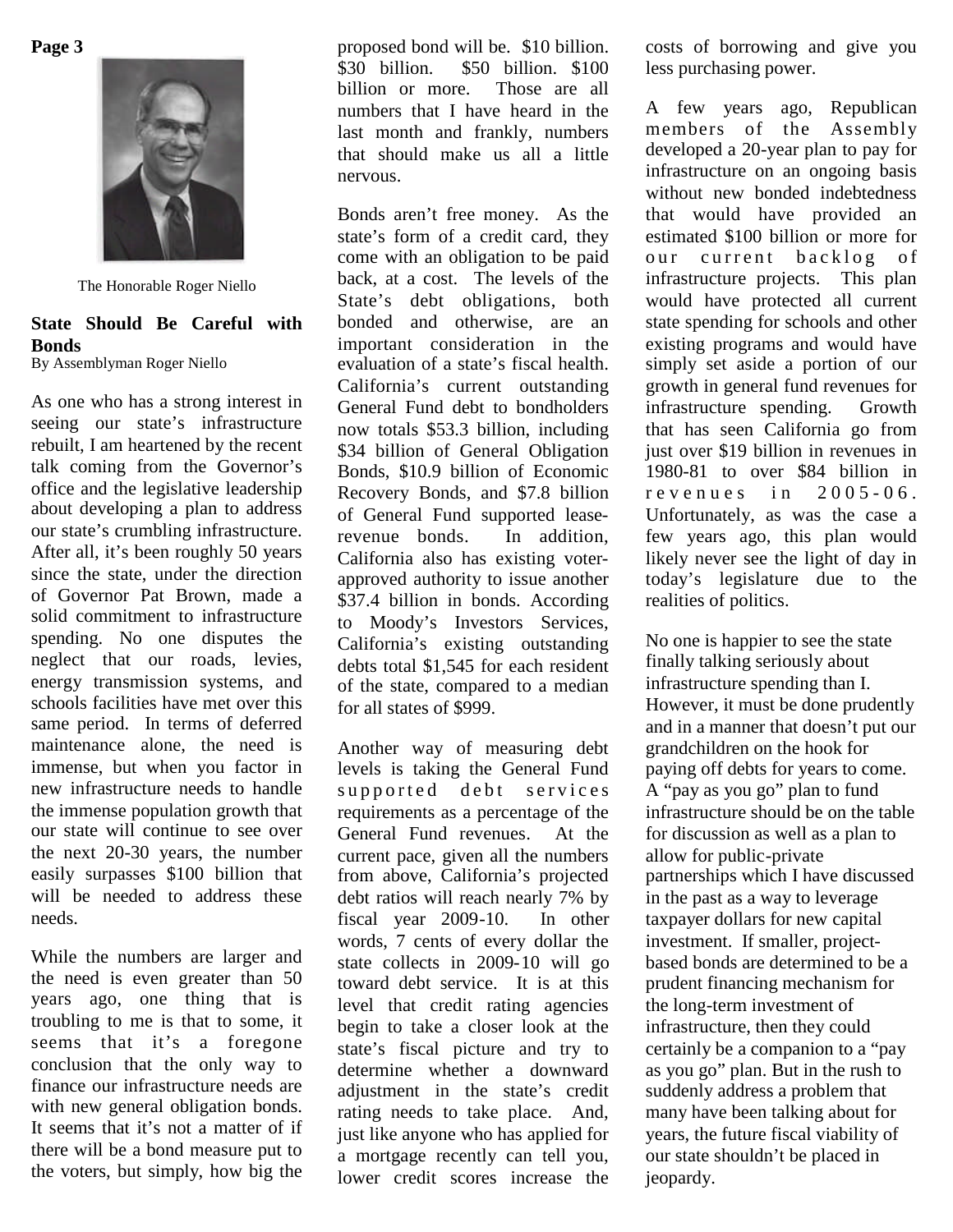**A s s e m b l y m a n N i e l l o ' s Community Meeting Calendar, Winter 2006:**

#### **All meetings are held at 7:30 a.m.**

Citrus Heights Wednesday, January 4, 2006 Denny's Restaurant 6215 Sunrise Boulevard

North Highlands Thursday, January 12, 2006 Carrows Restaurant 4601 Watt Avenue

Natomas Wednesday, January 18, 2006 The Homecoming at Creekside Community Room 4800 Kokomo Drive

Orangevale Friday, January 20, 2006 Denny's Restaurant 8841 Greenback Lane

Folsom/Granite Bay Tuesday, January 24, 2006 My Brother Vinny's Restaurant 718 Sutter Street, #218

Fair Oaks Wednesday, January 25, 2006 Village Café 10131 Fair Oaks Boulevard

Arden Arcade Tuesday, January 31, 2006 Mimi's Café 2029 Alta Arden Expressway



#### **FRED AGUIAR PICKED BY GOVERNOR SCHWARZENEGGER AS CABINET SECRETARY**

It was with great pleasure when we learned that River City's good friend Fred Aguiar was appointed to the post of Cabinet Secretary by Governor Arnold Schwarzenegger on December 11, 2005.

The following is from the San Gabriel Valley Tribune:

MOST of Goy, Arnold Schwarzenegger's decisions lately have drawn howls and objections from one political faction or another. Perhaps the only one that hasn't was his appointment recently of Chino's Fred Aguiar as his new cabinet secretary.

The governor promoted Aguiar from his position as secretary of the State and Consumer Services Agency. Aguiar, a Republican, previously served with distinction as Chino councilman and mayor, state Assembly member and San Bernardino County supervisor.

His new job is considered second in importance only to chief of staff within the governor's office.

Schwarzenegger has been beleaguered by angry conservatives since he appointed a Democrat who served in the Gray Davis administration as his chief of staff.

We see nothing wrong with the governor's appointment of a talented Democrat as his top aide. Schwarzenegger took his agenda to the voters and was trounced in the special election despite Republican backing.

The governor had his head handed to him by voters when he tried to strong-arm his political foes. Now,

**Page 4 he appears 1.1 Page 4 he appears to realize that to Page 4 he appears to realize that to** accomplish anything, he'll have to work with Democratic lawmakers. not around them.

> Susan Kennedy, the new chief of staff and Aguiar are two people who can help him do that.

> "Fred has the uncanny ability ... to be able to work both sides of the aisle and come up with compromises," Chino Mayor Dennis Yates said of Aguiar. Former state Sen. Jim Brulte called it "an outstanding appointment."

> If Schwarzenegger wants to move the state forward with a Democratcontrolled Legislature and a Democrat-dominated electorate, he has to govern from somewhere near the center.

> As for those conservatives who are ready to disown him and want to draft actor Mel Gibson as their next gubernatorial candidate - well, all we can say is they must want to guarantee minority status for Republicans for decades to come. If they want to marginalize themselves out of existence, so be it.

> Meanwhile, we'll put our stock in politicians who are ready to engage in old-fashioned compromise to bring about effective governance people like Fred Aguiar.



Fred Aguiar and Carl Burton at our October River City meeting when Fred spoke to our members about the upcoming special election.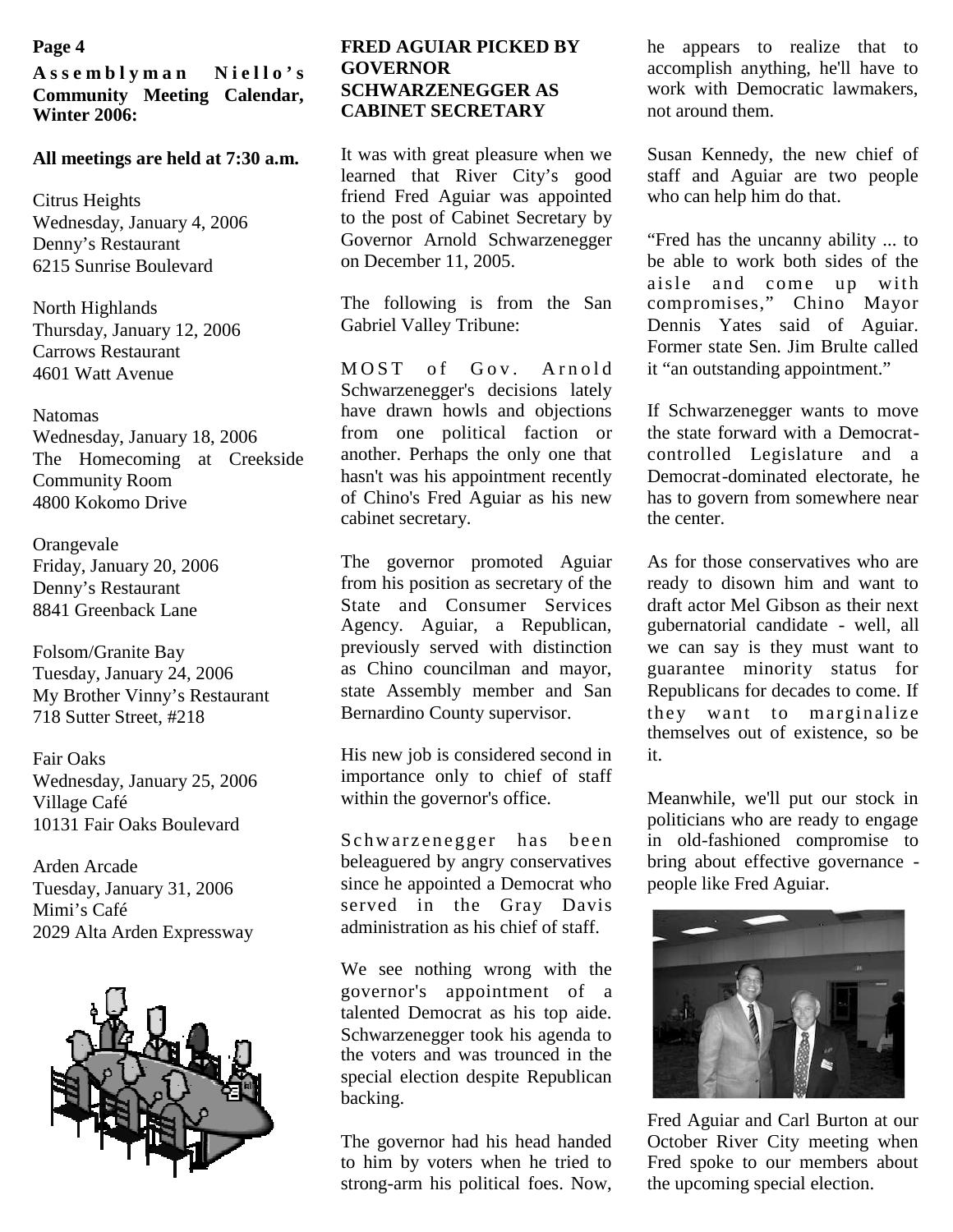# **Page 5 CARL'S WASHINGTON BUZZ**

On my December trip to Washington DC as a delegate to the White House Conference on aging I want to share with you some of buzz going on.

With DeLay out it seemed House Minority Leader Nancy Pelosi, D-Calif., was calling the shots even though the Democrats are in the minority. Reconciliation was put off so that the lobbyists had a chance to eat away at the Republicans. Rep. Jim Sensenbrenner, R-Wis., who is opposed to the short-term extension of the Patriot Act, was met at his plane upon arrival back in D.C, by high-ranking officials urging him not to make his objection. Patriot Act renewed for 5 weeks.

The State of the Union address is scheduled for Tuesday, Jan. 31, about 10 days later than usual - and the latest in recent history. Congress is not going back in session until that day as well. Or perhaps it gives members of Congress more time to forget what many refer to as the ugliest adjournment in recent years.

GOP House leadership problems:

Although Tom DeLay was an effective House majority leader, a quick resolution for his legal problems is not expected. Republicans are feeling a lot of pressure to go with more permanent leadership. Current House Majority leader Roy Blunt, R-Mo., may solidify forces but has lost votes as he stumbled through adjournment. "Just sloppy," said one of his GOP colleagues.

GOP insiders say that Education and Labor Committee Chairman John Boehner, R-Ohio, has the inside track for majority leader. And House Speaker Dennis Hastert, R-Ill., is trying his best to stay out of the fray.

New rumors of Jack Abramoffrelated indictments are being whispered all over town. Consensus is that the scandal may hit both parties before it's over.

Supreme Court nominee Samuel Alito will sail through the Senate confirmation process, as Democrats worry that President Bush could have the opportunity to appoint another Supreme or two while in office.

Republicans facing re-election are lining the president up early in the election cycle. He can help them raise money next spring. But, unless his approval ratings soar, many are saying they don't want to take the chance on him coming into their districts as we get closer to the November midterm elections.

If Hillary Clinton lands atop the Democrat ticket in 2008, watch Texas Sen. Kay Bailey Hutchison. Insiders say she's looking at the second spot on the GOP ticket if her colleague Clinton runs. I hear that's why she didn't go for governor.

# **Why Computers Sometimes Crash!**



By Dr. Seuss. (Read this to yourself aloud it's great!)

If a packet hits a pocket on a socket on a port, and the bus is interrupted

at a very last resort, and the access of the memory makes your floppy disk abort, then the socket packet pocket has an error to report.

If your cursor finds a menu item followed by a dash, and the doubleclicking icon puts your window in the trash, and your data is corrupted cause the index doesn't hash, then your situation's hopeless and your system's gonna crash!

If the label on the cable on the table at your house, says the network is connected to the button on your mouse, but your packets want to tunnel to another protocol, that's repeatedly rejected by the printer down the hall.

And your screen is all distorted by the side effects of gauss, so your icons in the window are as wavy as a souse; then you may as well reboot and go out with a bang, 'cuz sure as I'm a poet, the sucker's gonna hang.

When the copy on your floppy's getting sloppy in the disk, and the macro code instructions is causing unnecessary risk, then you'll have to flash the memory and you'll want to RAM your ROM, and then quickly turn off the computer and be sure to tell your Mom!

Well, that certainly clears things up for me. How about you



Thank you Bill Gates, for bringing all this into our lives!

Did you enjoy this Fred? I hope this gave you a chuckle or two.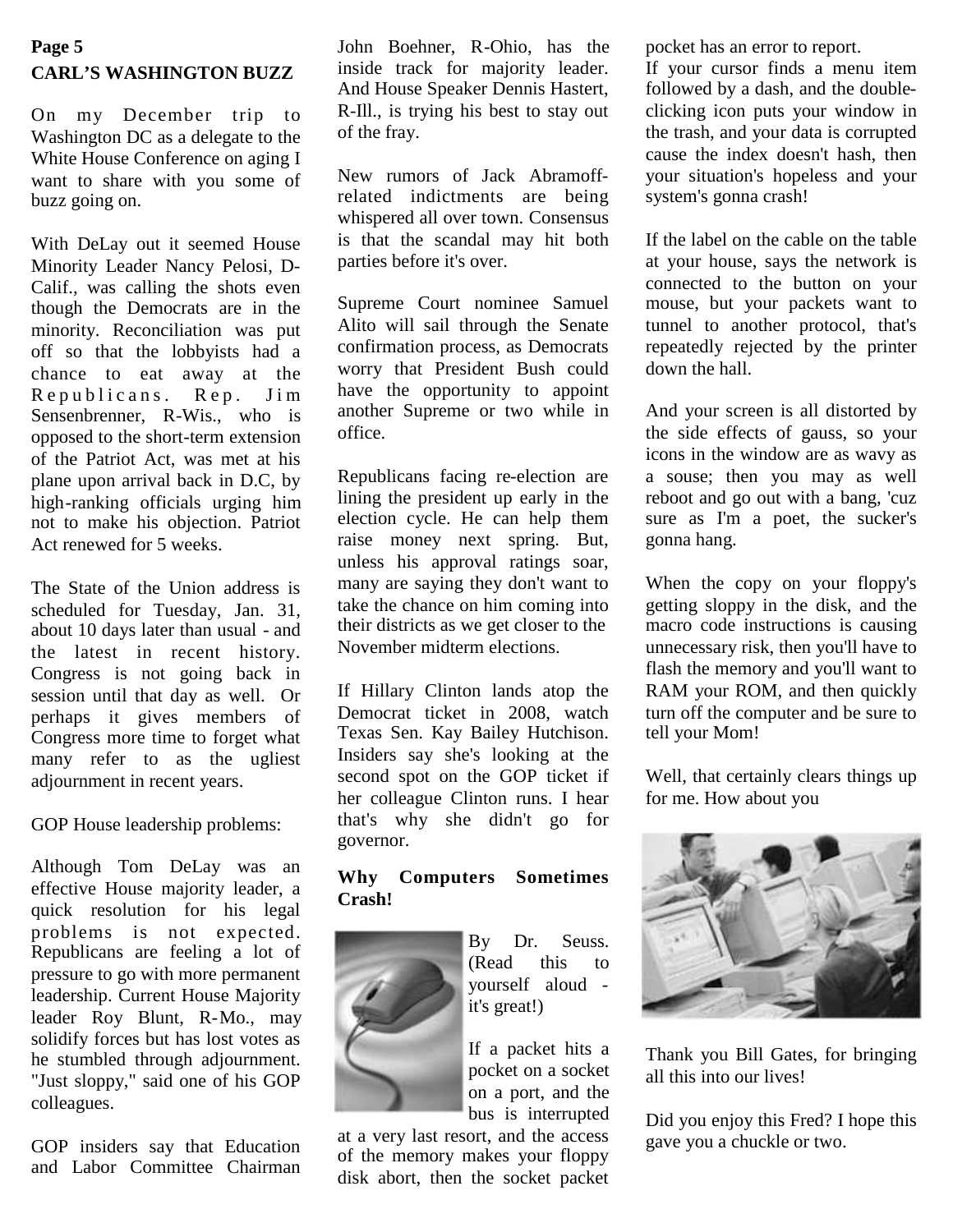#### **GOVERNOR'S CORNER**

# ON THIS DATE IN HISTORY **Page 6**

January 1, 1863 - Emancipation Proclamation takes effect.

January 5, 1903 - President Theodore Roosevelt nominates African- American physician William D. Crum as Collector of Customs over racist objections from Senate Democrats.

January 8, 1867 - Republicans override Democrat President Andrew Johnson's veto of law granting voting rights to African-Americans in D.C.

January 10, 1878 - Republican Senator Aaron Sargent (R-CA) introduces Susan B. Anthony amendment for women's suffrage; Democrat controlled Senate defeated it 4 times before election of Republican House and Senate guaranteed its approval in 1919.

January 26, 1922 - House passes bill authored by U. S. Rep. Leonidas Dyer (R-MO) making lynching a federal crime; Senate Democrats block it with filibuster.

January 27, 1964 - U. S. Senator Margaret Chase Smith (R-ME), first woman to be considered for nomination by a major party, announces candidacy for President; she finishes second at Republican National Convention.

January 31, 1865 - 13th Amendment banning slavery passed with unanimous Republican support  $a$  gainst intense Democrat  $\begin{array}{c|c}\n\hline\n\text{Card But} & \text{Part But} \\
\hline\n\end{array}$ opposition.





Schwarzenegger

From the "California Report" weekly radio broadcast, December 30, 2005 .

It's been a very busy year and the good news is that we have made tremendous progress for our state.

We passed a responsible budget that did not raise taxes and invested billions more into education, transportation and health care to build a stronger, more prosperous California for all of us.

We also continued our economic recovery, adding nearly 200,000 new jobs this year, bringing the total to nearly 450,000 since I came into office.

And next week, several new laws will go into effect, thanks to the work we accomplished with the state legislature.

These laws will help keep us safe from sexually violent predators, stop identity theft, strengthen vocational education, take the sodas and junk food off our school campuses and much, much more.

And all of this happened because we brought Democrats and Republicans together and did what was best for the people of our state.

I know this bipartisan teamwork is a great foundation to continue the California comeback.

And next week, I will present my State of the State Address, and offer my plan for the coming year.

I want to build even more momentum behind our economic recovery, create even more jobs and produce even more revenues to pay for the government services we depend on most.

And I want to make a historic commitment to prepare our state for the incredible growth that lies ahead with a greater investment in our roads, hospitals, environment, schools, ports, and more.

By taking action today we can create the kind of state we want, not just tomorrow, but 20 or 30 years from now.

This is a winning formula for California and by working together we will make 2006 the year we begin to build the future of our state.

# **Republicans of River City Board of Directors:**

George Bradshaw, 2<sup>nd</sup> Vice President Robert Evans, Treasurer<br>Betty Axup, Membership Secretary Paul Green, Jr., Past President Betty Axup, Membership Secretary Florin Ciuriuc, Director William Chan, Director Richard Eigenheer, Director Ed Gorre, Director Marion Higdon, Director Fred Hildebrand, Director Richard LaFontaine, Director Marko Mlikotin, Director<br>Mary Pearson, Director Barbara Sullivan, Director

Norman Jachens, 1<sup>st</sup> Vice President Barbara Sullivan, Director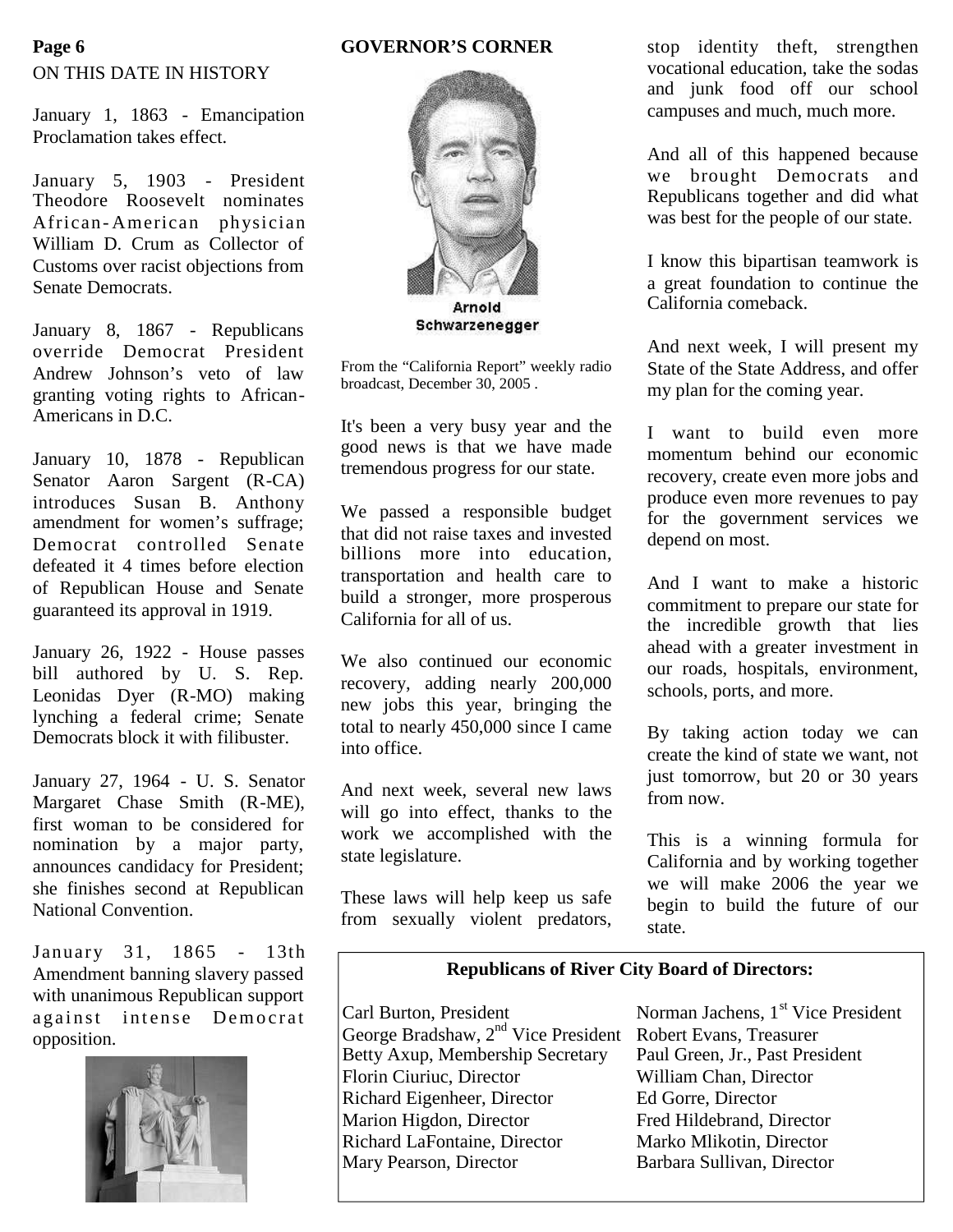# **The President's Corner Page 7**



Carl Burton, President of RRC

Report on White House Conference on Aging

The 2005 Conference was the fifth White House Conference on Aging in history. The purpose was to make recommendations to the President and Congress to help guide national aging policies for the next ten years and beyond.

The Conference focus was on the aging of today and tomorrow, including 78 million baby boomers who will begin to turn 60 on January 1, 2006.

It was an honor to be appointed by the White House as a delegate to this Conference and know I helped selected the top 50 resolutions to be presented to President Bush and to the Congress. I also had the opportunity to participate in work groups to develop strategies for implementing the resolutions.

The top 10 resolutions as voted by the delegates are:

- 1. Reauthorize the Older Americans Act within the first six months following the 2005 White House Conference on Aging; and,
- 2. Develop a coordinated,

comprehensive long-term care strategy by supporting public and private sector initiatives that address financing, choice, quality, service delivery, and the paid and unpaid workforce.

- 3. Ensure that older Americans have transportation options to retain their mobility and independence; and,
- 4. Strengthen and improve the Medicaid Program for seniors; and,
- 5. Strengthen and improve the Medicare Program; and,
- 6. Support Geriatric Education and Training for all healthcare professionals, paraprofessionals, health profession students, and direct care workers; and,
- 7. Promote innovative models of noninstitutional long-term care; and,
- 8. Improve recognition, assessment, and treatment of mental illness and depression among older Americans; and,
- 9. Attain adequate numbers of  $\begin{vmatrix} s & n & d \\ n & n \end{vmatrix}$ healthcare personnel in all professions who are skilled, culturally competent, and specialized in geriatrics; and finally,
- 10. Improve state and locally based integrated delivery systems to meet 21st Century needs of seniors.

By statute, the final report from the conference will be presented to the President and Congress by June 2006. For a full listing of the 50 resolutions, visit www.whcoa.gov.

As a member of the Sacramento County Transportation and Clean Air Collaborative, I was very happy to see the third resolution dealing with the transportation needs of seniors passed. It has been a major concern of the collaborative members for the last five years.

I was also pressed into action while back at the conference to help delegates debate the resolutions by becoming web master for a blog.

Would you like to be a contributor to the Republicans of River City newsletter? If so, let us know about it!

Send an email to us at editor@sacrrc.com.

**Would you be interested in placing an ad for your business, product or service in this newsletter?**

**The Republicans of River City newsletter is read by more than 750 Republicans and Republican policy supporters.**

**If you are interested in placing an ad in the Republicans of River City newsletter, contact Carl Burton at 916-359-5741 or s e n d a n e m a i l t o editor@sacrrc.com.**

**Carl will discuss ad rates and the terms and conditions of advertising in our newsletter with you. We look forward to helping you reach new customers with your ad.**



Volume 2006, Issue 1 P. O. Box 1635 Carmichael, CA 95609-1635

Editor: Robert S. Evans Telephone 359-5741